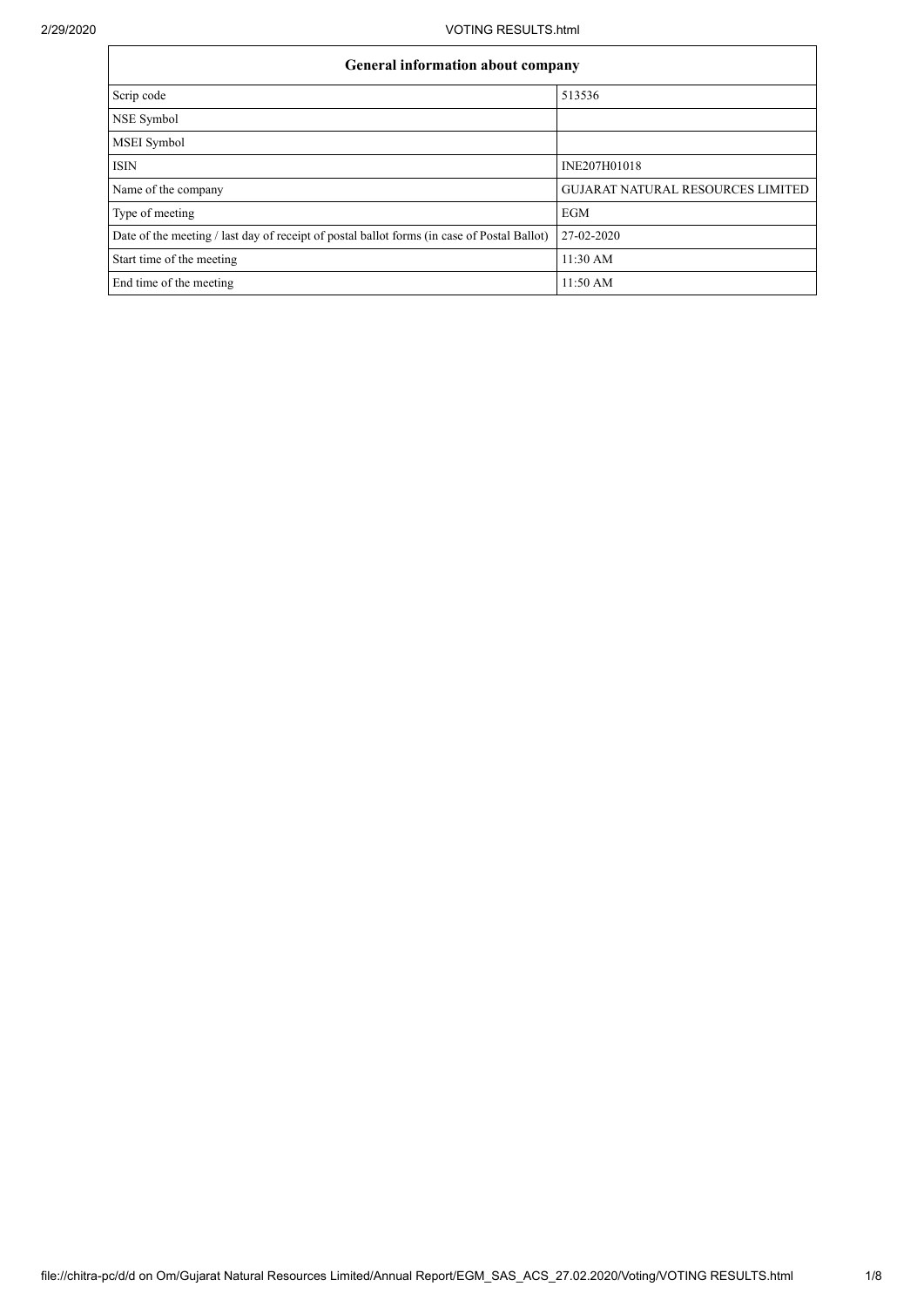| <b>Scrutinizer Details</b>                |                         |  |  |  |  |
|-------------------------------------------|-------------------------|--|--|--|--|
| Name of the Scrutinizer                   | <b>CHINTAN K. PATEL</b> |  |  |  |  |
| Firms Name                                | <b>CHINTAN K. PATEL</b> |  |  |  |  |
| Qualification                             | <b>CS</b>               |  |  |  |  |
| Membership Number                         | 31987                   |  |  |  |  |
| Date of Board Meeting in which appointed  | 27-01-2020              |  |  |  |  |
| Date of Issuance of Report to the company | 28-02-2020              |  |  |  |  |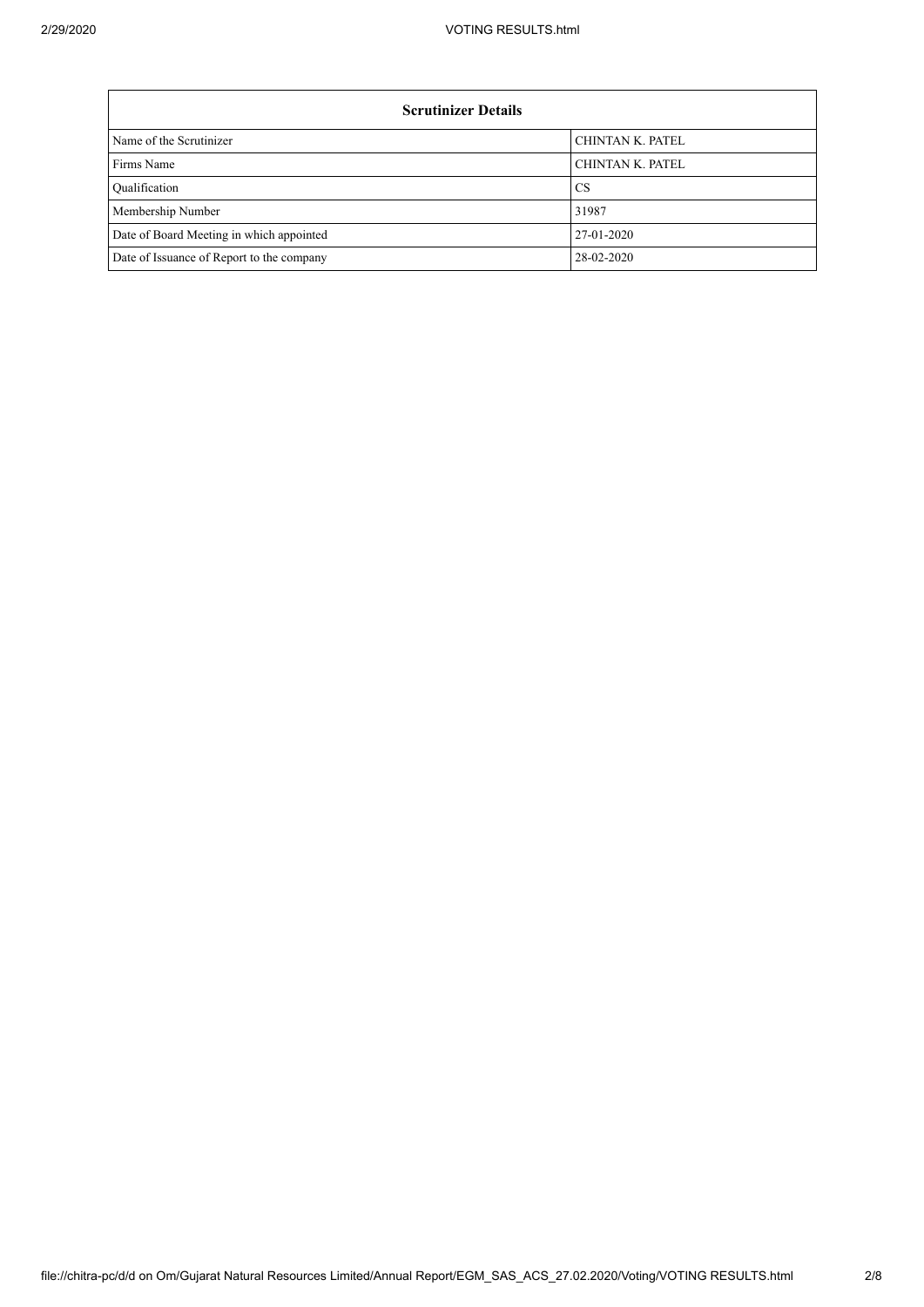| <b>Voting results</b>                                                        |                |  |  |  |  |  |
|------------------------------------------------------------------------------|----------------|--|--|--|--|--|
| Record date                                                                  | 21-02-2020     |  |  |  |  |  |
| Total number of shareholders on record date<br>6442                          |                |  |  |  |  |  |
| No. of shareholders present in the meeting either in person or through proxy |                |  |  |  |  |  |
| a) Promoters and Promoter group                                              | 11             |  |  |  |  |  |
| b) Public                                                                    | 22             |  |  |  |  |  |
| No. of shareholders attended the meeting through video conferencing          |                |  |  |  |  |  |
| a) Promoters and Promoter group                                              | $\theta$       |  |  |  |  |  |
| b) Public                                                                    | $\theta$       |  |  |  |  |  |
| No. of resolution passed in the meeting                                      | $\overline{2}$ |  |  |  |  |  |
| Disclosure of notes on voting results                                        |                |  |  |  |  |  |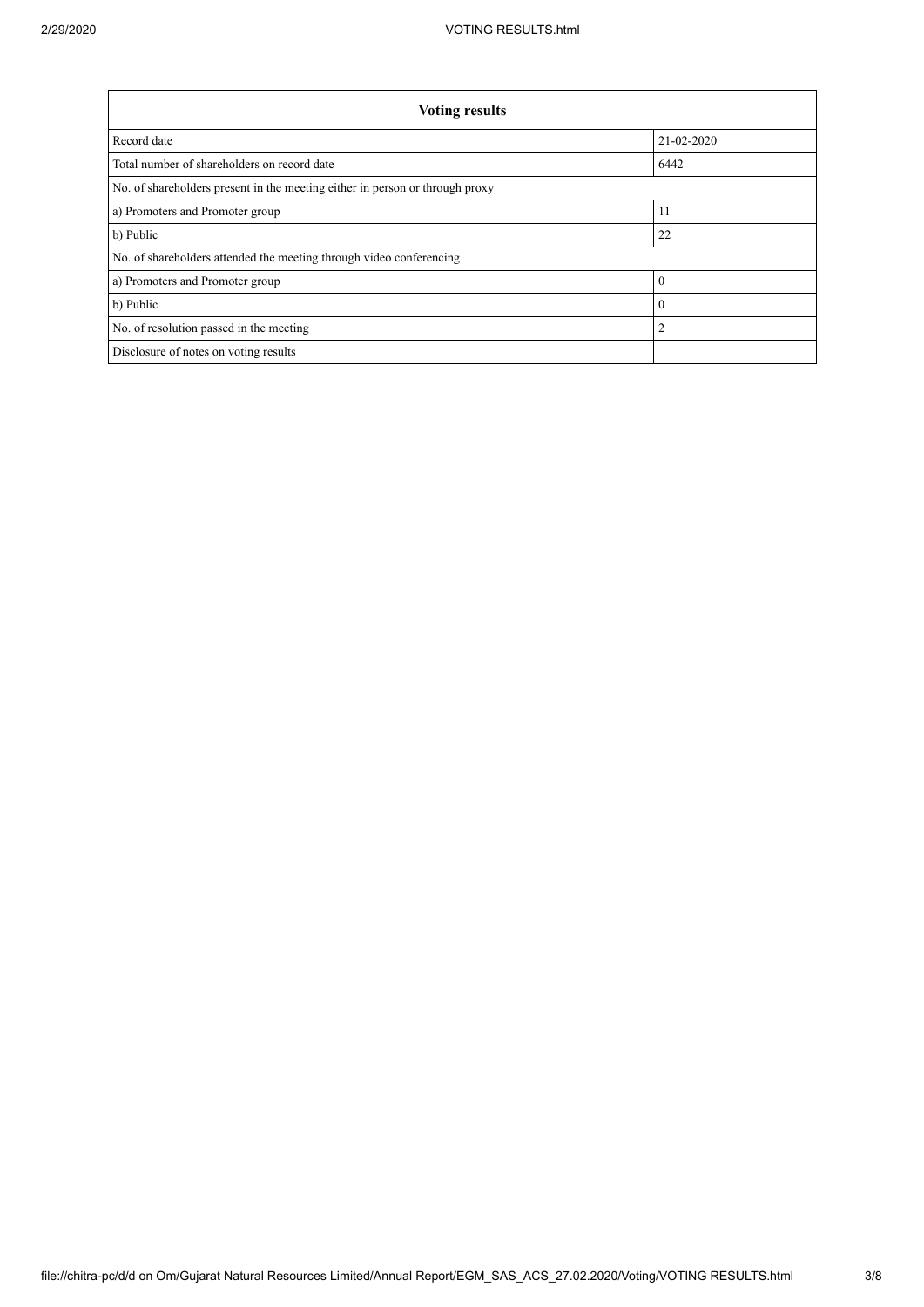| <b>Resolution(1)</b>                                                        |                                     |                          |                                                                                                                                                                                              |                                               |                                  |                                |                                              |                                          |
|-----------------------------------------------------------------------------|-------------------------------------|--------------------------|----------------------------------------------------------------------------------------------------------------------------------------------------------------------------------------------|-----------------------------------------------|----------------------------------|--------------------------------|----------------------------------------------|------------------------------------------|
| Resolution required: (Ordinary / Special)                                   |                                     |                          | Special                                                                                                                                                                                      |                                               |                                  |                                |                                              |                                          |
| Whether promoter/promoter group are interested in<br>the agenda/resolution? |                                     |                          | N <sub>0</sub>                                                                                                                                                                               |                                               |                                  |                                |                                              |                                          |
| Description of resolution considered                                        |                                     |                          | To approve the continuation of directorship, effective September 7, 2019, of Mr.<br>Ashok C. Shah (DIN: 02467830), Chairman, Non-Executive Director, who has<br>attained the age of 75 years |                                               |                                  |                                |                                              |                                          |
| Category                                                                    | Mode of<br>voting                   | No. of<br>shares<br>held | No. of<br>votes<br>polled                                                                                                                                                                    | % of Votes polled<br>on outstanding<br>shares | No. of<br>$votes - in$<br>favour | No. of<br>$votes -$<br>against | $%$ of votes in<br>favour on votes<br>polled | % of Votes<br>against on votes<br>polled |
|                                                                             |                                     | (1)                      | (2)                                                                                                                                                                                          | $(3)=[(2)/(1)]*100$                           | (4)                              | (5)                            | $(6)=[(4)/(2)]*100$                          | $(7)=[(5)/(2)]*100$                      |
|                                                                             | E-Voting                            |                          | 359700                                                                                                                                                                                       | 3.0495                                        | 359700                           | $\boldsymbol{0}$               | 100                                          | $\overline{0}$                           |
| Promoter and                                                                | Poll                                |                          | 11379400                                                                                                                                                                                     | 96.4722                                       | 11379400                         | 0                              | 100                                          | $\theta$                                 |
| Promoter<br>Group                                                           | Postal<br>Ballot (if<br>applicable) | 11795521                 | $\mathbf{0}$                                                                                                                                                                                 | $\mathbf{0}$                                  | $\mathbf{0}$                     | 0                              | $\mathbf{0}$                                 | $\mathbf{0}$                             |
|                                                                             | Total                               | 11795521                 | 11739100                                                                                                                                                                                     | 99.5217                                       | 11739100                         | $\mathbf{0}$                   | 100                                          | $\overline{0}$                           |
|                                                                             | E-Voting                            |                          | $\mathbf{0}$                                                                                                                                                                                 | $\mathbf{0}$                                  | $\mathbf{0}$                     | $\mathbf{0}$                   | $\mathbf{0}$                                 | $\overline{0}$                           |
|                                                                             | Poll                                | 5157                     | $\theta$                                                                                                                                                                                     | $\theta$                                      | $\mathbf{0}$                     | $\overline{0}$                 | $\mathbf{0}$                                 | $\theta$                                 |
| Public-<br>Institutions                                                     | Postal<br>Ballot (if<br>applicable) |                          | $\theta$                                                                                                                                                                                     | $\mathbf{0}$                                  | $\mathbf{0}$                     | $\overline{0}$                 | $\theta$                                     | $\Omega$                                 |
|                                                                             | Total                               | 5157                     | $\theta$                                                                                                                                                                                     | $\theta$                                      | $\mathbf{0}$                     | $\mathbf{0}$                   | $\theta$                                     | $\theta$                                 |
|                                                                             | E-Voting                            |                          | $\theta$                                                                                                                                                                                     | $\overline{0}$                                | $\overline{0}$                   | $\boldsymbol{0}$               | $\overline{0}$                               | $\overline{0}$                           |
| Public-Non<br>Institutions                                                  | Poll                                |                          | 13537526                                                                                                                                                                                     | 30.455                                        | 13537526                         | $\boldsymbol{0}$               | 100                                          | $\overline{0}$                           |
|                                                                             | Postal<br>Ballot (if<br>applicable) | 44450967                 | $\theta$                                                                                                                                                                                     | $\theta$                                      | $\mathbf{0}$                     | $\boldsymbol{0}$               | $\theta$                                     | $\boldsymbol{0}$                         |
|                                                                             | Total                               | 44450967                 | 13537526                                                                                                                                                                                     | 30.455                                        | 13537526                         | $\overline{0}$                 | 100                                          | $\theta$                                 |
| 56251645 25276626 44.9349<br>Total                                          |                                     |                          |                                                                                                                                                                                              | 25276626                                      | $\theta$                         | 100                            | $\theta$                                     |                                          |
| Whether resolution is Pass or Not.                                          |                                     |                          |                                                                                                                                                                                              |                                               |                                  | Yes                            |                                              |                                          |
| Disclosure of notes on resolution                                           |                                     |                          |                                                                                                                                                                                              |                                               |                                  |                                |                                              |                                          |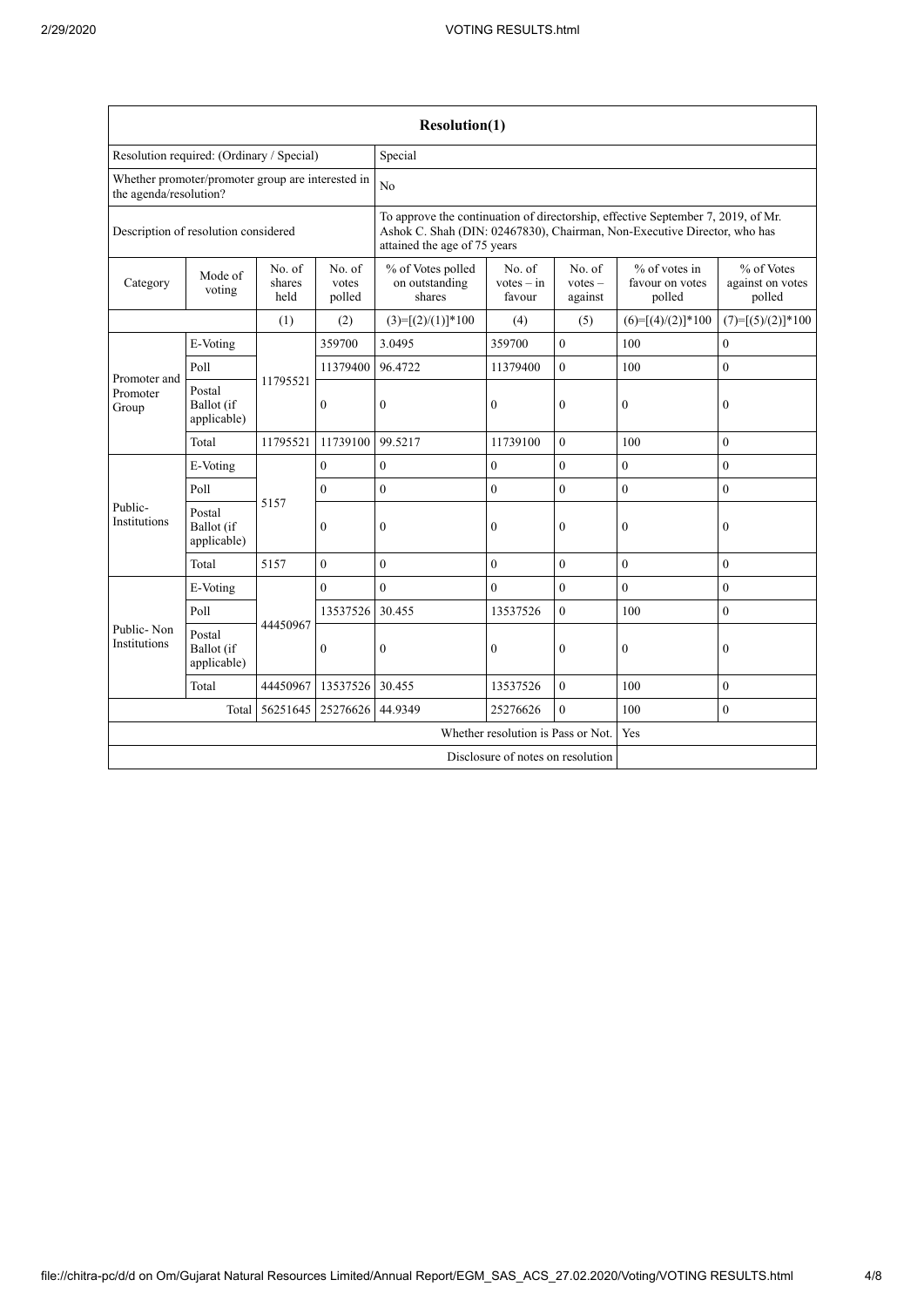| <b>Details of Invalid Votes</b> |              |  |  |  |
|---------------------------------|--------------|--|--|--|
| Category                        | No. of Votes |  |  |  |
| Promoter and Promoter Group     |              |  |  |  |
| Public Insitutions              |              |  |  |  |
| Public - Non Insitutions        |              |  |  |  |
|                                 |              |  |  |  |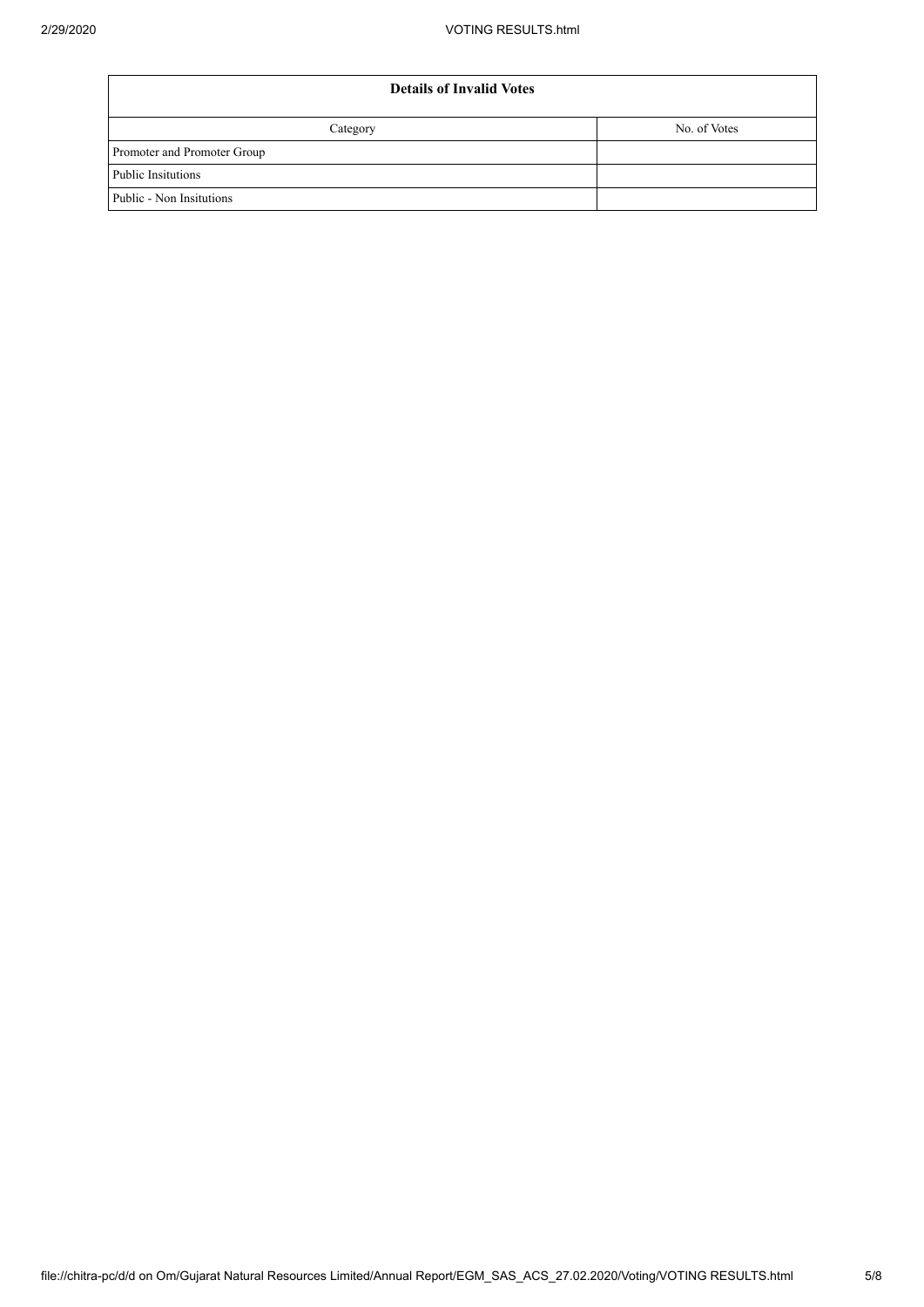| <b>Resolution(2)</b>                                                        |                                              |                          |                                                                          |                                               |                                  |                                |                                            |                                          |
|-----------------------------------------------------------------------------|----------------------------------------------|--------------------------|--------------------------------------------------------------------------|-----------------------------------------------|----------------------------------|--------------------------------|--------------------------------------------|------------------------------------------|
| Resolution required: (Ordinary / Special)                                   |                                              |                          | Special                                                                  |                                               |                                  |                                |                                            |                                          |
| Whether promoter/promoter group are interested in<br>the agenda/resolution? |                                              |                          | No                                                                       |                                               |                                  |                                |                                            |                                          |
| Description of resolution considered                                        |                                              |                          | To re-appoint Mr. Shalin Ashok Shah as Managing Director of the Company. |                                               |                                  |                                |                                            |                                          |
| Category                                                                    | Mode of<br>voting                            | No. of<br>shares<br>held | No. of<br>votes<br>polled                                                | % of Votes polled<br>on outstanding<br>shares | No. of<br>$votes - in$<br>favour | No. of<br>$votes -$<br>against | % of votes in<br>favour on votes<br>polled | % of Votes<br>against on votes<br>polled |
|                                                                             |                                              | (1)                      | (2)                                                                      | $(3)=[(2)/(1)]*100$                           | (4)                              | (5)                            | $(6)=[(4)/(2)]*100$                        | $(7)=$<br>$[(5)/(2)]$ * 100              |
|                                                                             | E-Voting                                     |                          | 359700                                                                   | 3.0495                                        | 359700                           | $\theta$                       | 100                                        | $\theta$                                 |
|                                                                             | Poll                                         |                          | 11379400                                                                 | 96.4722                                       | 11379400                         | $\mathbf{0}$                   | 100                                        | $\mathbf{0}$                             |
| Promoter and<br>Promoter<br>Group                                           | <b>Postal Ballot</b><br>(i f)<br>applicable) | 11795521                 | $\mathbf{0}$                                                             | $\mathbf{0}$                                  | $\mathbf{0}$                     | $\theta$                       | $\mathbf{0}$                               | $\mathbf{0}$                             |
|                                                                             | Total                                        | 11795521                 | 11739100                                                                 | 99.5217                                       | 11739100                         | $\theta$                       | 100                                        | $\theta$                                 |
|                                                                             | E-Voting                                     |                          | $\mathbf{0}$                                                             | $\mathbf{0}$                                  | $\mathbf{0}$                     | $\theta$                       | $\overline{0}$                             | $\theta$                                 |
| Public-<br>Institutions                                                     | Poll                                         | 5157                     | $\boldsymbol{0}$                                                         | $\mathbf{0}$                                  | $\mathbf{0}$                     | $\mathbf{0}$                   | $\mathbf{0}$                               | $\mathbf{0}$                             |
|                                                                             | Postal Ballot<br>(i f)<br>applicable)        |                          | $\boldsymbol{0}$                                                         | $\mathbf{0}$                                  | $\mathbf{0}$                     | $\mathbf{0}$                   | $\mathbf{0}$                               | $\mathbf{0}$                             |
|                                                                             | Total                                        | 5157                     | $\theta$                                                                 | $\theta$                                      | $\theta$                         | $\theta$                       | $\theta$                                   | $\theta$                                 |
|                                                                             | E-Voting                                     |                          | $\overline{0}$                                                           | $\mathbf{0}$                                  | $\mathbf{0}$                     | $\mathbf{0}$                   | $\overline{0}$                             | $\mathbf{0}$                             |
| Public-Non<br>Institutions                                                  | Poll                                         |                          | 13537526                                                                 | 30.455                                        | 13537526                         | $\theta$                       | 100                                        | $\mathbf{0}$                             |
|                                                                             | <b>Postal Ballot</b><br>(if)<br>applicable)  | 44450967                 | $\mathbf{0}$                                                             | $\mathbf{0}$                                  | $\mathbf{0}$                     | $\mathbf{0}$                   | $\mathbf{0}$                               | $\mathbf{0}$                             |
|                                                                             | Total                                        | 44450967                 | 13537526                                                                 | 30.455                                        | 13537526                         | $\theta$                       | 100                                        | $\theta$                                 |
| 56251645<br>Total<br>25276626                                               |                                              |                          | 44.9349                                                                  | 25276626                                      | $\theta$                         | 100                            | $\theta$                                   |                                          |
| Whether resolution is Pass or Not.                                          |                                              |                          |                                                                          |                                               |                                  | Yes                            |                                            |                                          |
| Disclosure of notes on resolution                                           |                                              |                          |                                                                          |                                               |                                  |                                |                                            |                                          |